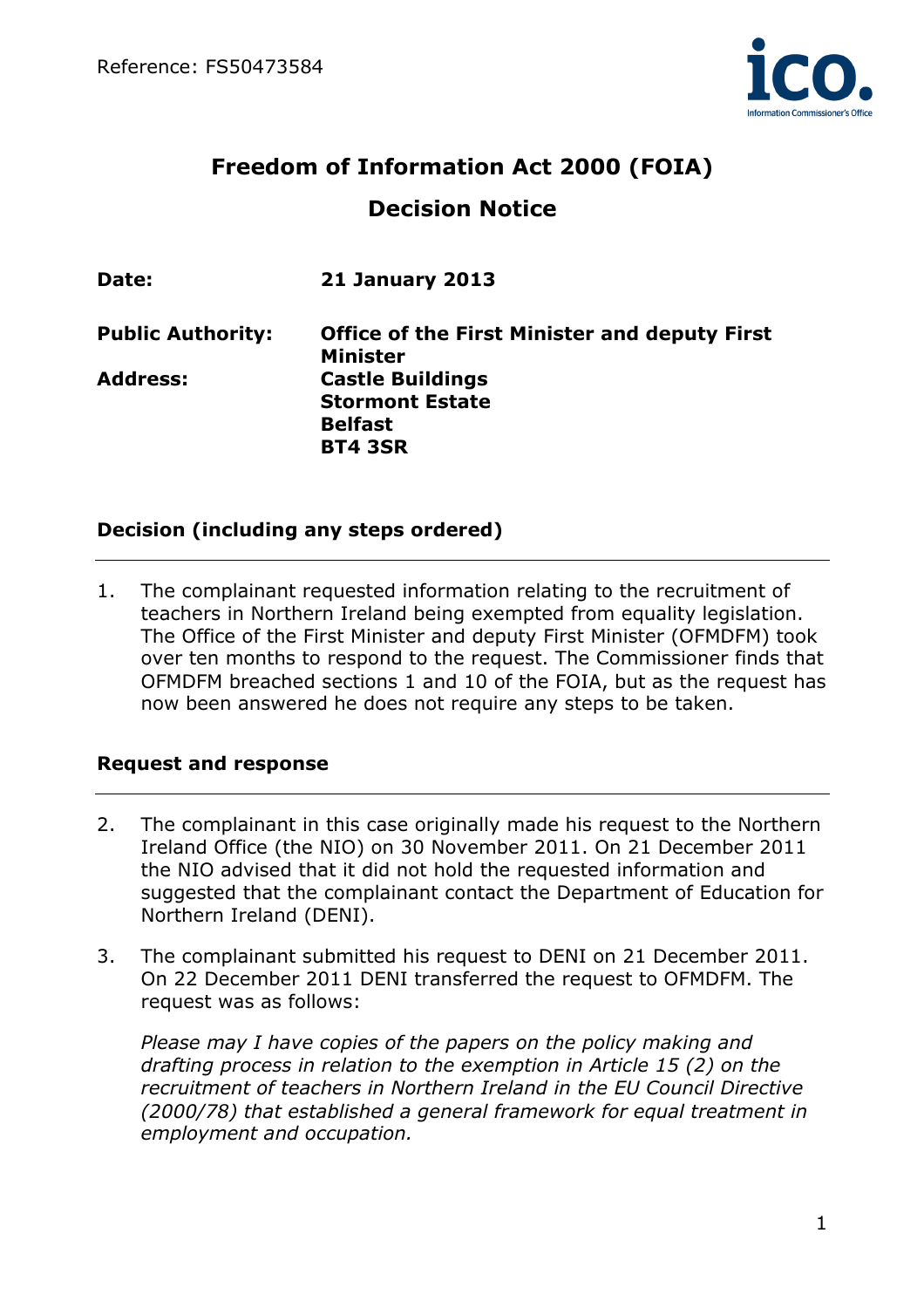

Article 15 reads "Northern Ireland… 2. In order to maintain a balance of opportunity in employment for teachers in Northern Ireland while furthering the reconciliation of historical divisions between the major religious communities there, the provisions on religion or belief in this Directive shall not apply to the recruitment of teachers in schools in Northern Ireland in so far as this is expressly authorised by national legislation."

- 4. OFMDFM acknowledged receipt of the request on 30 December 2011. Despite further correspondence, OFMDFM did not provide a substantive response to the complainant's request. OFMDFM advised the complainant on 25 June 2012 that a response would be provided "in due course", and advised the complainant that he could request an internal review of the way his request had been handled.
- 5. On 26 June 2012 the complainant asked OFMDFM to conduct an internal review as offered. The complainant also asked OFMDFM to explain why he had not yet received a response to his request, and to indicate when such a response would be provided.
- 6. On 2 July 2012 OFMDFM advised the complainant that his request was "still under consideration". No date was given for a response to be issued. OFMDFM advised that in these circumstances it did not feel an internal review would be of any practical benefit. OFMDFM acknowledged that it had failed to meet the statutory time for response, and advised the complainant of his right to complain to the Commissioner.
- 7. The complainant contacted the Commissioner on 6 August 2012 to complain that he had still not received a response to his request.
- 8. The Commissioner wrote to OFMDFM on 1 October 2012 to remind it of its obligations under the FOIA.
- 9. The complainant remained dissatisfied and on 5 October 2012 he lodged an application for judicial review with regard to OFMDFM's failure to respond to his request.
- 10. On 15 October 2012 OFMDFM provided some of the requested information to the complainant. On 7 November 2012 OFMDFM provided the remainder of the requested information except for an extract from one document which it withheld under section 27 of the FOIA (prejudice to relations with another State).
- 11. Following OFMDFM's response the complainant withdrew his application for judicial review.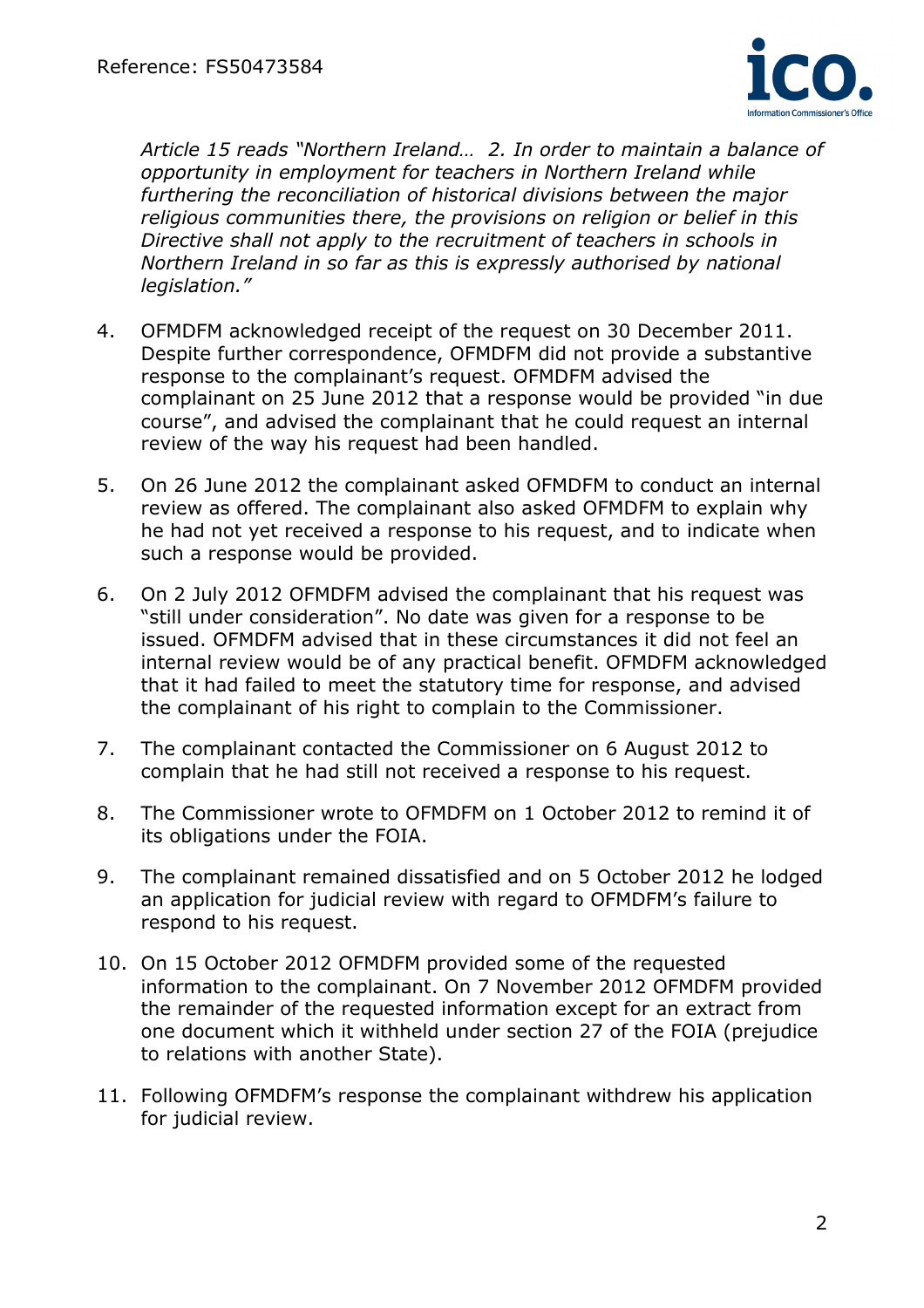

# Scope of the case

- 12. Two issues were resolved during the Commissioner's investigation. The Commissioner inspected the information withheld under section 27 of the FOIA, and was of the view that this information did not in fact fall within the scope of the complainant's request. The complainant accepted the Commissioner's opinion and was content not to receive this information.
- 13. The complainant also asked the Commissioner to investigate whether he had received all the requested information, as the information provided contained references to other documents which had not been provided.
- 14. The Commissioner raised the complainant's queries with OFMDFM. On 3 January 2013 OFMDFM provided a detailed explanation to the Commissioner, which it agreed could be provided to the complainant. The complainant advised the Commissioner that, although he was surprised that some of the documents identified were not held by OFMDFM, he accepted its explanation.
- 15. In light of the above the Commissioner's decision in this case relates only to the time taken to respond to the request.

#### Reasons for decision

#### Section 1: General right of access Section 10(1): Time for compliance

- 16. Section 1(1)(a) of the FOIA requires that a public authority confirm or deny to the complainant that the requested information is held. Section 1(1)(b) requires that if the requested information is held by the public authority it must be disclosed to the complainant unless a valid refusal notice has been issued.
- 17. Section 10(1) requires that the public authority comply with section 1 promptly, and in any event no later than twenty working days after the date of receipt of the request.
- 18. In this case DENI advised that it had transferred the complainant's request transferred to OFMDFM on 21 December 2011, although OFMDFM said that the transfer had been accepted on 29 December 2012. Therefore the Commissioner is minded to accept 29 December 2012 as the date of receipt for the purposes of the FOIA. However it was not until 7 November 2012, over ten months later, that the complainant received all the requested information.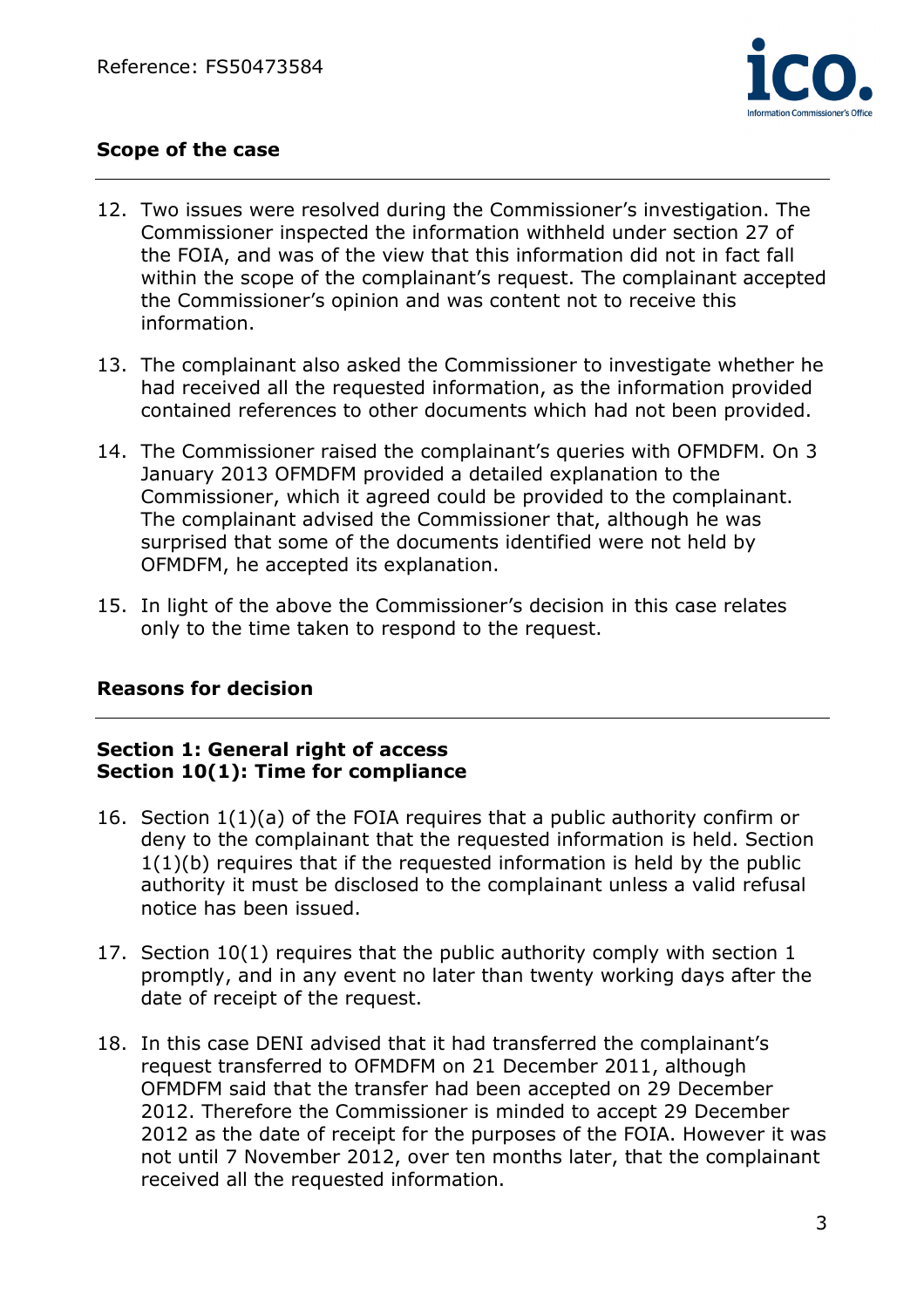

- 19. The Commissioner asked OFMDFM to explain how it handled the complainant's request. The information provided by OFMDFM indicated that regular communication took place between various officials and business areas responsible for managing the request. However no substantive progress appears to have been made (for example, preparation of a draft response) until the Commissioner wrote to OFMDFM on 1 October 2012 and the complainant himself lodged the judicial review application on 5 October 2012. The matter was also reported in the media.
- 20. The Commissioner notes that from this point the request was progressed more quickly with a partial response provided to the complainant on 15 October 2012. However OFMDFM did not provide the remainder of the requested information until 7 November 2012.
- 21. It is clear that OFMDFM failed to comply with section 1(1)(b) and section 10(1), given that it far exceeded the time for compliance set out in the FOIA. As OFMDFM did not confirm or deny that it held the requested information until it actually provided the information, the Commissioner also finds that OFMDFM failed to comply with section 1(1)(a).

## Other matters

- 22. In addition to the technical breaches identified above, the Commissioner wishes to record his disappointment at the scale of the delay in responding to the request. The Commissioner's view is that it is simply unacceptable to take in excess of ten months to respond to any information request.
- 23. The Commissioner is also concerned at the lack of meaningful communication with the complainant. The Commissioner is of the opinion that OFMDFM failed to inform the complainant as to the reasons for the continuing and excessive delay, and failed to provide any indication as to when a substantive response would be issued. Again the Commissioner finds this unacceptable. An explanation of the ongoing delay would at least have kept the complainant informed as to the progress of his request.
- 24. Furthermore, although it does not form part of the decision in this case the Commissioner considers it appropriate to include details of the enforcement action he is currently taking against OFMDFM.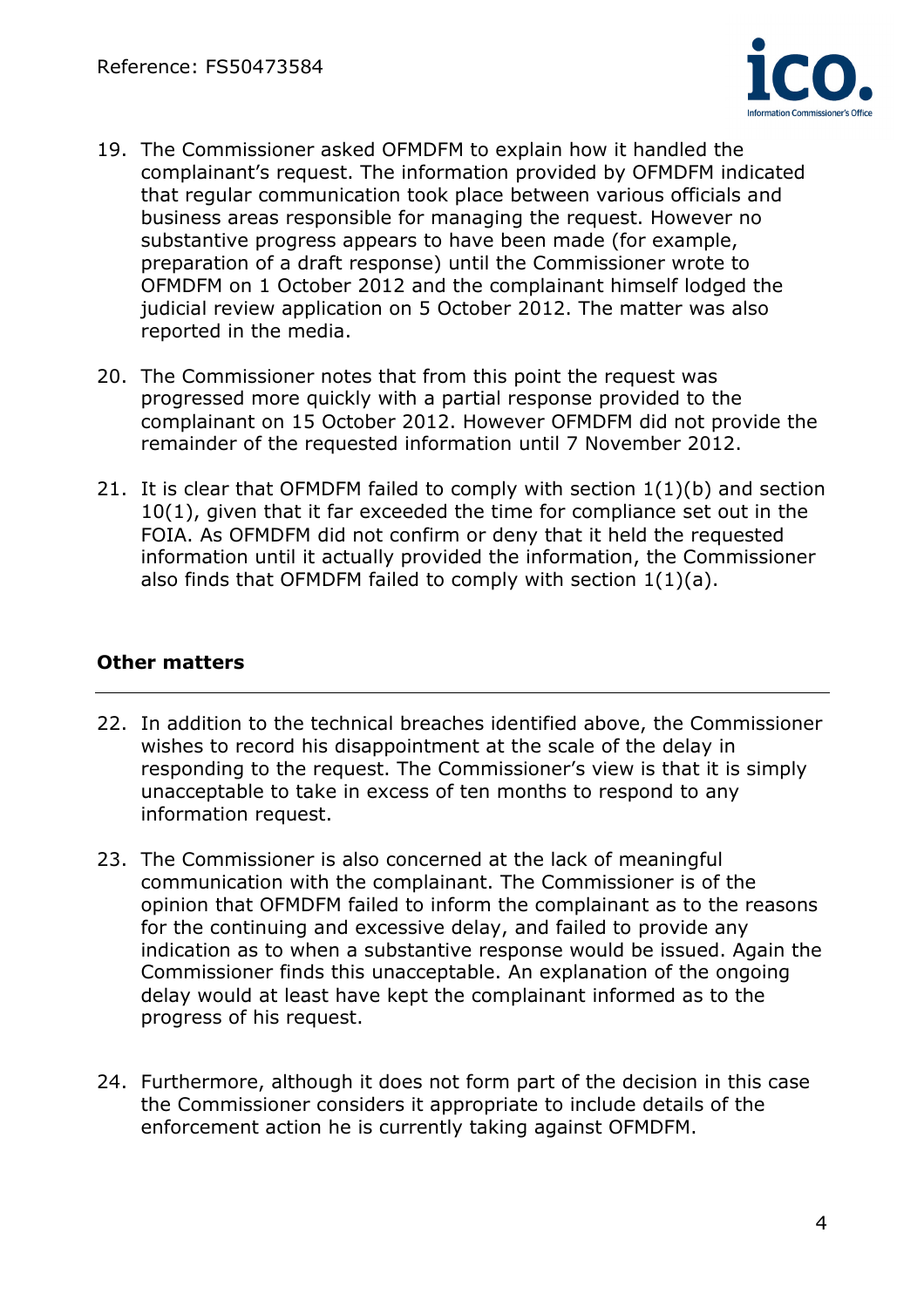

- 25. On 21 December 2012 the Commissioner announced that OFMDFM is one of four public authorities that the ICO will monitor between 1 January 2013 and 31 March 2013. Each authority will be required to provide the Commissioner with statistics demonstrating its time for compliance with information requests.
- 26. The authorities were selected as they failed to respond to 85% of FOI requests within the time limit of 20 working days or had exceeded the time limit by a significant margin on numerous occasions. OFMDFM performance statistics for all requests received during 2011 showed that only just over half were answered on time, with further delays encountered in 2012.
- 27. Further information is available on the ICO website:

http://www.ico.gov.uk/news/latest\_news/2012/ico-announces-latestlist-of-authorities-for-foi-monitoring-21122012.aspx